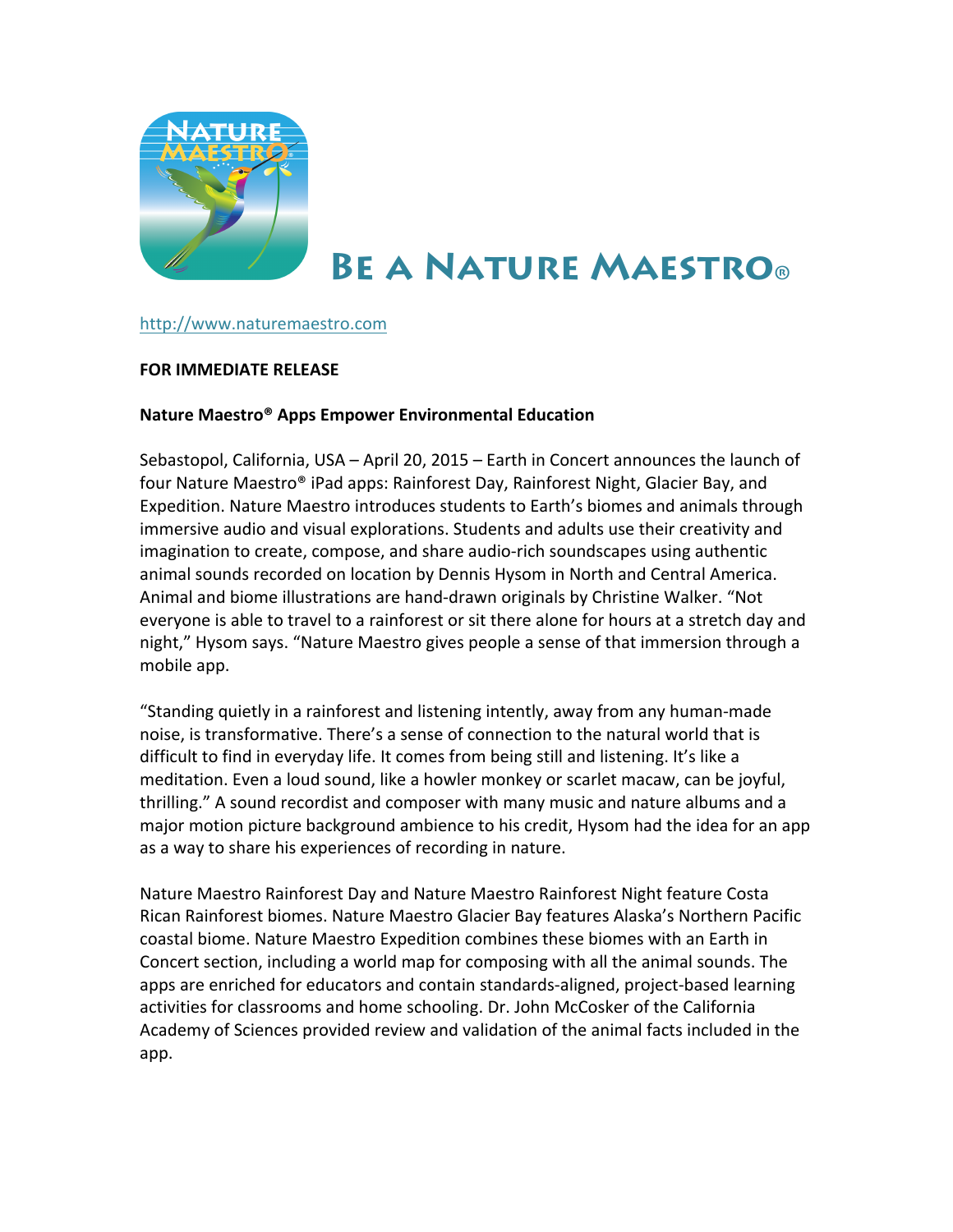In celebration of Earth Week 2015, Nature Maestro Rainforest Day will be free for sdownload on Wednesday, April 22. In alliance with Moms with Apps, Nature Maestro Expedition will be free on Friday, April 24.

Features:

- Compose soundscapes up to two minutes by arranging animal and weather sounds
- Record external voices to tell stories and imitate the animals
- Flip, rotate, and scale animals and nature elements to create scenes
- Add nature ambience, rhythms and melodies
- Preview and share soundscapes
- Play audio-visual matching games
- Listen and read-along verbatim to nature fun facts and glossary
- Experience stereo and panning effects when wearing earphones
- Map geo location and distance to the biome
- Use Field Notes to inspire project-based learning
- For children 6 to 11, parents and educators
- No in-app purchases or third-party advertising
- Nature Maestro Expedition is COPPA-compliant

Minimum Requirements:

• iPad IOS 7.1 or higher

Pricing:

Nature Maestro Rainforest Day \$2.99 Nature Maestro Rainforest Night \$2.99 Nature Maestro Glacier Bay \$2.99 Nature Maestro Expedition \$9.99

"In the long run, when it comes to protecting our Earth's great places, people with an affinity for nature will be more likely to make wise choices for our planet's health and for living in harmony with the natural world. In the short run, listening to nature develops patience, perseverance, and compassion," Hysom says. "When recording in the rainforest, you have to sit for a long time, waiting unobtrusively. A bird passes close by and you hear its wings flap and see its coloration. The feeling of being engulfed in a habitat, surrounded by wildlife, is profound.

"I'm grateful for the experiences I had composing a music and nature album series that took me to great places in North and Central America—from the Costa Rican rainforests to the Dakota's tall grass prairies, from the Caribbean to the Louisiana Bayou to Alaska's Glacier Bay," Hysom says. "With Nature Maestro, we wanted the apps to be distinguished not only by sound quality and visual beauty, but also by their ability to deliver rich, engaging experiences. We've created a versatile platform upon which to build more apps about more biomes throughout the world and present the content for immersive learning aided by mobile devices."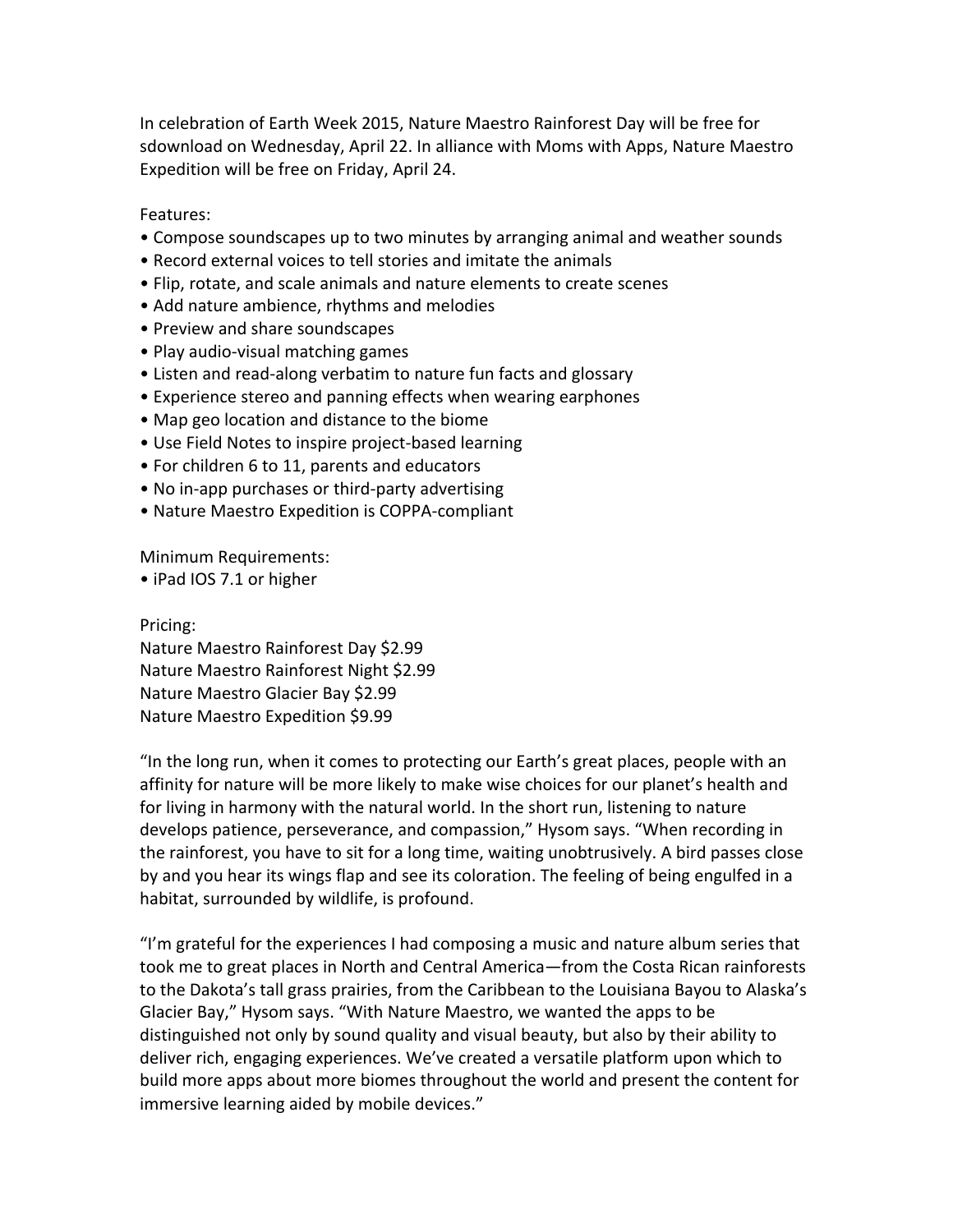"In producing Nature Maestro, we are fortunate to be working with Island Innovation LLC for application design, development, and testing. Nature Maestro is built with Apple's SDK Xcode and uses Open AL, and the Amazing Audio Engine to ensure high sound quality."

## **About the Nature Maestro Apps**

For updates on the Nature Maestro apps, visit www.naturemaestro.com. The apps are designed for learning and open-ended play and contain no in-app purchases or thirdparty advertising.

Visit the privacy page at http://www.naturemaestro.com/privacy.html. Follow on Twitter: https://twitter.com/earthinconcert Like on Facebook: https://www.facebook.com/naturemaestro Pin on Pinterest: http://www.pinterest.com/dennishysom/nature-maestro

## **About Farth in Concert**

Earth in Concert, located in Sebastopol, California, is a general partnership between Dennis Hysom and Christine Walker. Through music, art, books, apps and other products and services, Earth in Concert encourages creativity, an awareness of nature, and caring for our planet and one another. For more information, visit www.earthinconcert.com.

**Dennis Hysom** is a musician, composer, songwriter, sound designer, and audio and web producer. He has a BS in Sociology from the University of Missouri, Kansas City. He has composed eight instrumental albums combining music with nature sounds. The major motion picture "Apocalypto" featured 90-minutes of nature ambiences that he recorded on location. He also designs and produces audio for interactive media, broadcast, video, education, sound libraries, and audio tours for major museum exhibitions around the world. He is the co-creator and musical performer of eight award-winning children's song albums, the "Wonderful World of the Wooleycat" video, two children's book apps, and "Wooleycat's Musical Theater" book with CD.

**Christine Walker** is a visual artist and designer, author, lyricist, visual strategist, and educator. Her paintings are exhibited in galleries and private and public collections. She holds an MFA in Writing and Literature from Bennington College, an MA in Creative Arts Interdisciplinary from San Francisco State, and a BFA in Commercial Art from the University of Kansas. She is the co-author and illustrator of "Wooleycat's Musical Theater," scenic and costume designer of "Wonderful World of the Wooleycat," two children's book apps, and author and artist of "A Painter's Garden: Cultivating the Creative Life."

## **About Island Innovation**

Island Innovation LLC, based on Maui, facilitates client innovation through strategy and software.